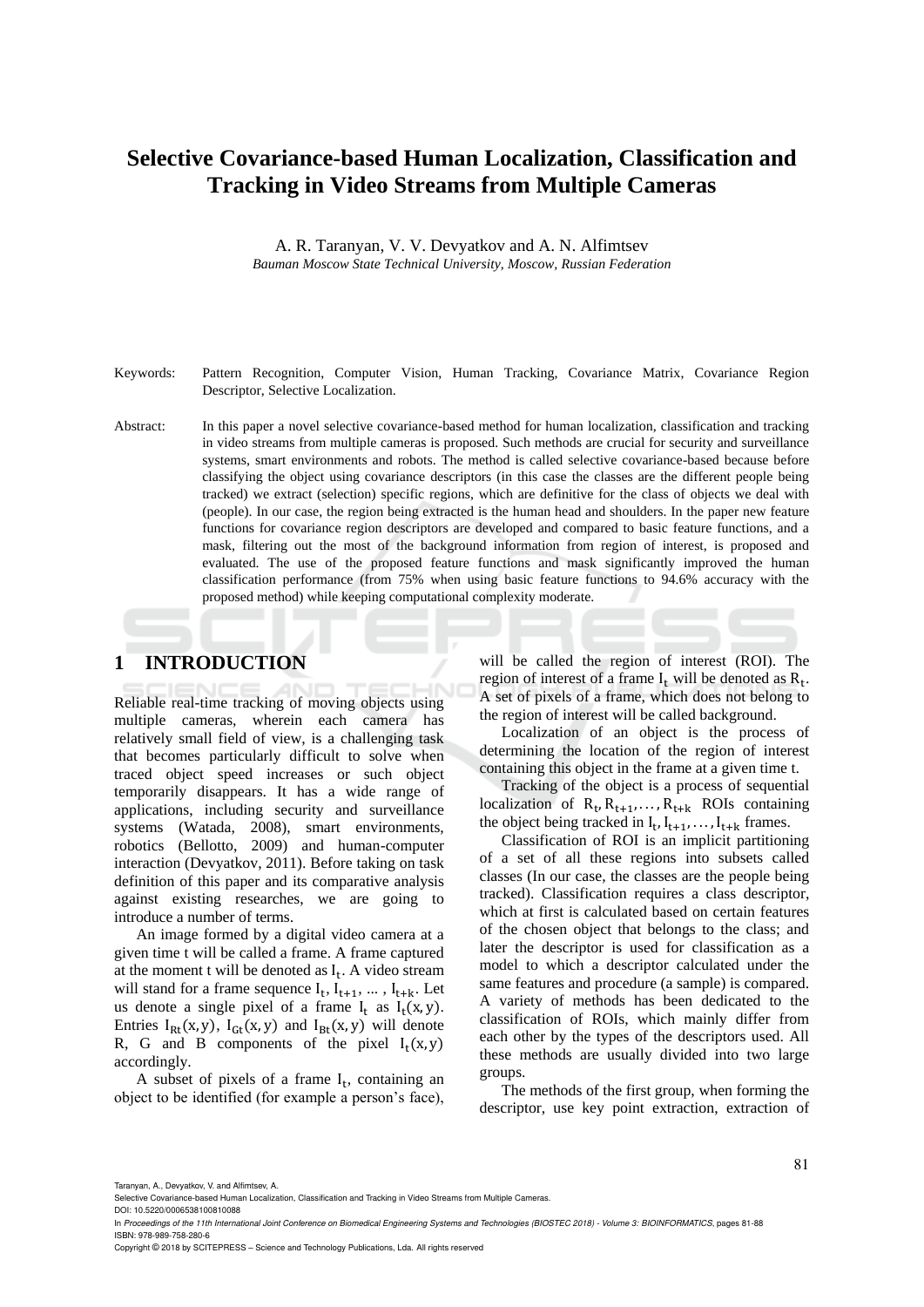specific features of the object that describe its geometrical singularities in the best possible way (angles, arcs, lines, contour shapes etc.). Among the methods of this group, we can distinguish the use of SIFT descriptors (Lowe, 2004; Fazli, 2009) that are based on extraction of turn and scale invariant characteristics; the "shapecontext" method (Belongie, 2002); finding of typical parts (particularly human body parts) (Ioffe, 2001), silhouettes (Elzein, 2003) etc. A substantial drawback of these methods is the need of high resolution of the objects being classified, while the method developed in this paper can function effectively even with video streams having comparatively low resolution.

The descriptors of the second group, to classify the ROI, use low-level features (gradients, colours, intensities, positions, etc.) calculated over the whole ROI. The most common descriptors of this group are histograms (Liu, 2014; Comaniciu, 2003) and covariance matrices (Tuzel, 2006; Wu, 2009a; Hassen, 2015).

A disadvantage of histograms as descriptors, at least in known researches, is the dropping of spatial information, which makes impossible to distinguish objects of similar colours but with different shape. The covariance matrix, unlike histograms, generally can be constructed for any number of both colour and spatial features, while keeping calculation complexity moderate. This descriptor is quite popular nowadays, and has a wide range of applications. For example, Ergezer (2016) used the covariance matrix as a descriptor of person's path to solve a problem of anomalous human behaviour detection, and Sanin (2013) applied it for action and gesture recognition. Owing to the mentioned advantages, in this paper the covariance matrix is chosen as a descriptor for the developed method of human localization, classification and tracking by several cameras.

It should be noted that our method, without any preliminary training, should be able to track the same person from multiple cameras and in multiple locations, under various angles, with various backgrounds. As opposed to object tracking from a single camera, there is a significant limitation for application of the methods based on the assumption that the object being tracked has nearby coordinates in the subsequent frames of the video stream (Elzein, 2003). While, in case of tracking from a single camera, existing methods show quite good results, in our case application of such methods is possible only for each particular video stream separately.

## **2 ALGORITHM OF COVARIANCE-BASED TRACKING FROM MULTIPLE CAMERAS**

The proposed method is based on the application of the Viola-Jones classifier for localization of all regions of the peoples' head and shoulders and further matching (classification) of the localized regions to the people that had been detected before via the covariance descriptor. The head and shoulders region has been chosen as a rather informative for people classification, but, meanwhile, a region, that is rarely occluded by other objects.

The main algorithm's pseudocode is presented in Fig. 1. At each moment of time we read frames from all the cameras, localize head and shoulders regions on that frames, then construct covariance matrices for the localized regions. Every localized head and shoulders region can either be a new person, who hasn't been detected yet, or a new occurrence of previously detected person. Thus, we compare that person's covariance descriptor with the descriptors of all of the previously detected people (D) and find the closest one  $(d^*)$ . If it is close enough to the new descriptor, we register a new occurrence of a person, who corresponds to the descriptor d\*. Otherwise, we register a new person detection, and add its covariance descriptor to the set D.

In the proposed method, two modules can be distinguished: the module of localization of the head and shoulders regions, and the module of classification (hereinafter referred to as the classifier). Essentially, the classifier is the complex of the chosen method of descriptor construction and the descriptor matching method.

We shall consider the key stages of the proposed algorithm of covariance-based tracking from multiple cameras and discuss in detail the proposed classifier.

## **2.1 Localization of the Head and Shoulders Regions**

Localization of the head and shoulders regions (ROIs) at a given time t is carried out for each video stream separately; then, the detected regions are joint in a common set of regions  $R_1, R_2, ..., R_m$ , which is the very result of this stage. Localization of the ROIs in each particular video stream is performed in two stages. At the first stage static regions of the frame are being discarded by means of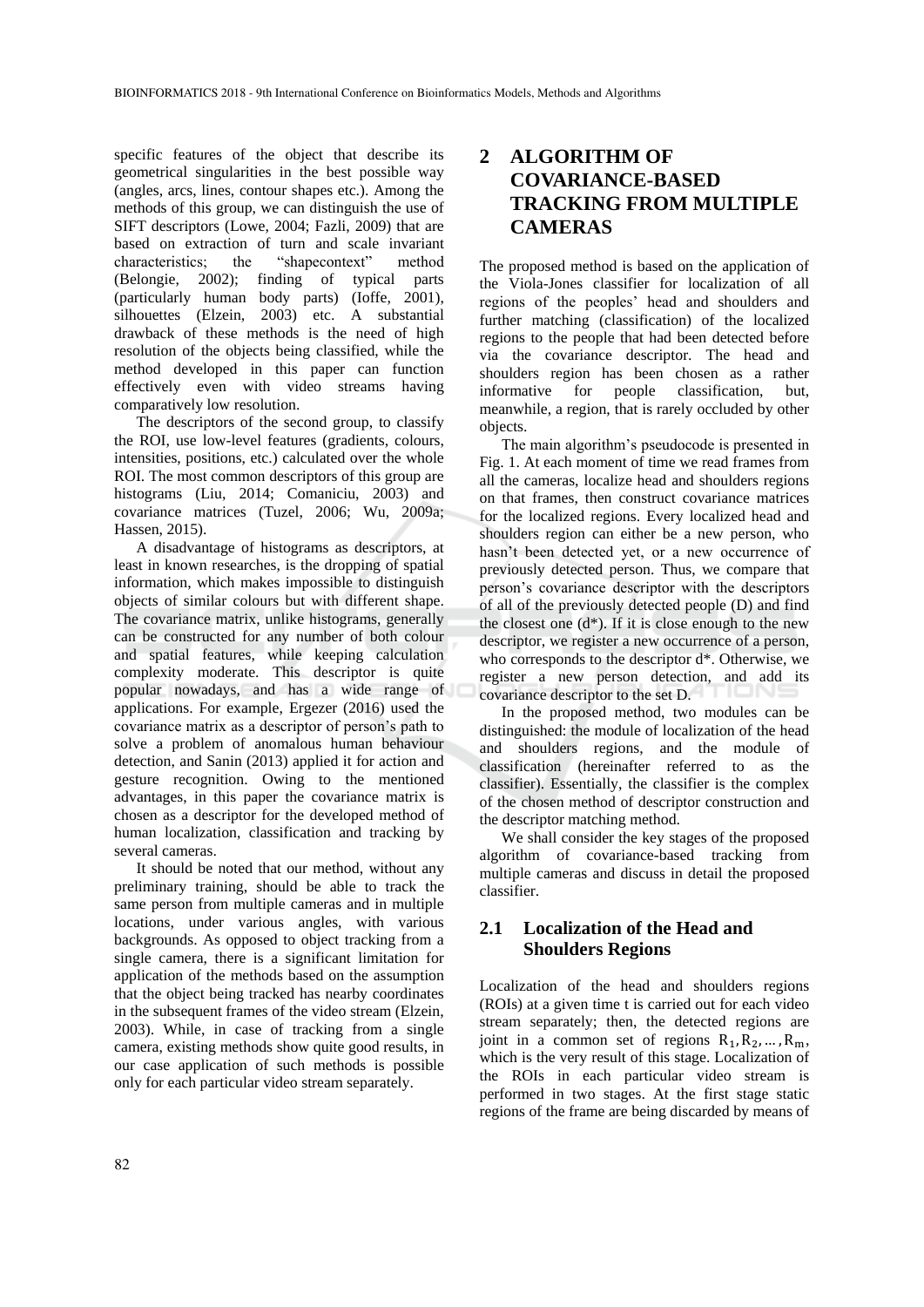```
Initialize detected people's descriptors D = \emptysetFOR t = 1 to n
R = 0Read I_t^1, I_t^2, ..., I_t^p frames from all cameras
FOR j = 1 to p
      Localize R_{j_1}, R_{j_2}, ..., R_{j_k}R = R U {R_{j_1}, R_{j_2}, ..., R_{j_k}}FOR EACH region r \in RConstruct covariance descriptor d for r
       IF D == \emptysetRegister new person detection
              D = D U {d}ELSE
              d^* = Closest (d, D)
              IF Dist(d^*, d) < threshold
                     Register detection of the person, that has descriptor d*
              ELSE
                     Register new person detection
                     D = D U {d}
```
Figure 1: The pseudocode of the algorithm of covariance-based tracking from multiple cameras.

the background subtraction algorithm based on the Gaussian distribution mixture (Zivkovic, 2004); after that the head and shoulders regions are localized at the remaining frame regions using the Viola-Jones algorithm (Viola, 2004). The Viola-Jones algorithm has been chosen due to its high performance and good precision; thereby it is one of the most widely used algorithms when considering object localization tasks.

Application of the background subtraction allows to increase the localization quality due to the reduction of the number of false-positive detections in the static frame regions (where there are no people or people have already been localized when entering the frame), as well as, in some scenarios, increasing the localization speed by scanning only the part of the frame by the classifier.

#### **2.2 Classifier. Construction of Covariance Descriptors**

In this paper the covariance matrix (CM) described by Tuzel (2006) is proposed to be used as a ROI descriptor. The covariance matrix, as previously noted, allows fusing the interconnections of different features of the ROI, among which the main ones are certainly the colour and spatial information. The diagonal entries of the covariance matrix represent the variance of each feature and the non-diagonal entries represent the correlations.

The CM for the region of interest R is constructed in the following way:

1. For each pixel  $p_i \in R$  a feature vector  $f_i = F(p_i)$ of dimension d is calculated via predefined feature function  $F:R \to R^d$ , that contains the information on the pixel and, perhaps, on certain region around the current pixel. The function may look like as follows:

$$
F(x, y)
$$
  
= 
$$
[x \ y \ I_R(x, y) \ I_G(x, y) \ I_B(x, y)
$$
  

$$
\frac{\partial_x(x, y)}{\partial_y(x, y)} \frac{\partial_y(x, y)}{\partial_y(y, y)}
$$
 (1)

Where x, y are the coordinates of the pixel,  $I_R(x, y)$ ,  $I_G(x, y)$ ,  $I_B(x, y)$  are the values of the components R, G and B of the pixel with coordinates (x, y),  $\partial_x$  and  $\partial_y$  are the first derivatives of the intensity at the point (x, y) in horizontal and vertical directions accordingly.

2. For the resulting set  $F_R$  of feature vectors of the region R a mean vector  $f_{\text{mean}}$  is calculated, and the covariance matrix of dimension d x d is constructed:

$$
C_R = \frac{1}{n-1} \sum_{i=1}^{n} (f_i - f_{mean}) (f_i - f_{mean})^T, \qquad (2)
$$

where n is the number of pixels in the region R.

The complexity of the covariance matrix construction is  $O(nd^2)$ , where n is the number of pixels in the image (in our case  $60\times55$ ), and d is the number of components in the selected feature function.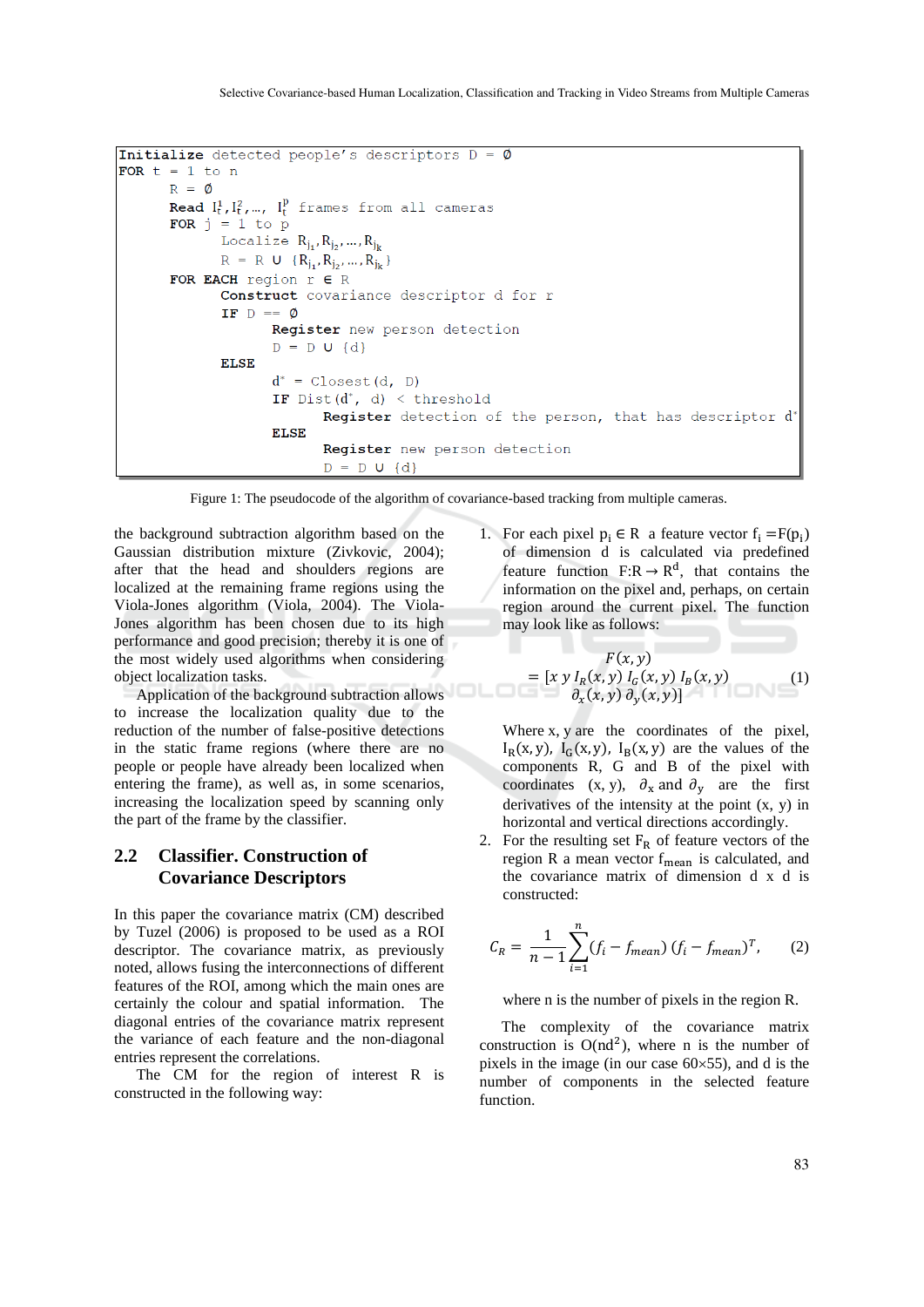Another important advantage of using the covariance matrices as descriptors is that they are low-dimensional compared to other descriptors. Covariance matrix has only  $(d^2 + d)/2$  different values, whereas if we represent the same region via joint feature histogram we will need m \* d elements, where m is the number of histogram bins for each feature.

Fig. 2 demonstrates the covariance matrices constructed for two different images using the feature function (1).

It is obvious that the key aspect in the process of construction of a covariance matrix is the selection of the feature function F. The section 2.4 of this paper is dedicated to the problem of selection of the function F.

The proposed descriptor can be enhanced by analyzing the significance of specific pixels of the region of interest when constructing the covariance matrix. Since the rectangular region that is detected by the Viola-Jones algorithm when finding the head and shoulders of a person, contains quite large regions essentially being a background, it makes sense to construct a covariance matrix only for the pixels belonging to the head and shoulders region of the person.

For this purpose, a binary mask M with the size of  $60\times55$  pixels has been calculated semiautomatically on the training set by means of the developed greedy algorithm; the zeroes in this mask (black pixels) denote pixels which are not representative when constructing a descriptor, and the figures of one (white pixels) are the pixels which should be used when constructing a covariance matrix (fig. 3).

Thus, we suggest constructing the covariance matrix  $C_R$  of the region of interest R based on feature vectors only of the pixels that correspond to



the figure of one in the mask M.



Figure 3: The mask of an image.

#### **2.3 Classifier. Descriptor Matching**

To determine the "similarity" of descriptors of two ROIs, the metric for covariance matrices has to be determined. In this paper the efficiency of using of the Euclidian measure  $D_{eucl}$  and the measure  $D_{eigen}$ , based on the generalized eigenvalues for the covariance matrices being compared (Tuzel, 2006), has been analysed.

 $D_{\text{eucl}}$  for the covariance matrixes  $C_1$  and  $C_2$  is calculated in the following way:

$$
D_{eucl}(C_1, C_2) = \sqrt{\sum_{i=1}^d \sum_{j=1}^d (C_1(j, i) - C_2(j, i))^2}
$$
 (3)

Calculation of the metric  $D_{eucl}$  has the complexity  $O(d^2)$ .

The metric  $D_{eigen}$  is calculated in the following way:

$$
D_{eigen}(C_1, C_2) = \sqrt{\sum_{i=1}^{d} ln^2 \lambda_i(C_1, C_2)}
$$
 (4)

where  $\{\lambda_i(C_1, C_2)\}_{i=1...d}$  are non-zero generalized eigenvalues for the matrices  $C_1$  and  $C_2$ , calculated for the equation

$$
\lambda_i C_1 x_i - C_2 x_i = 0, \ i = 1 \dots d \tag{5}
$$



Figure 2: Covariance matrices for two images.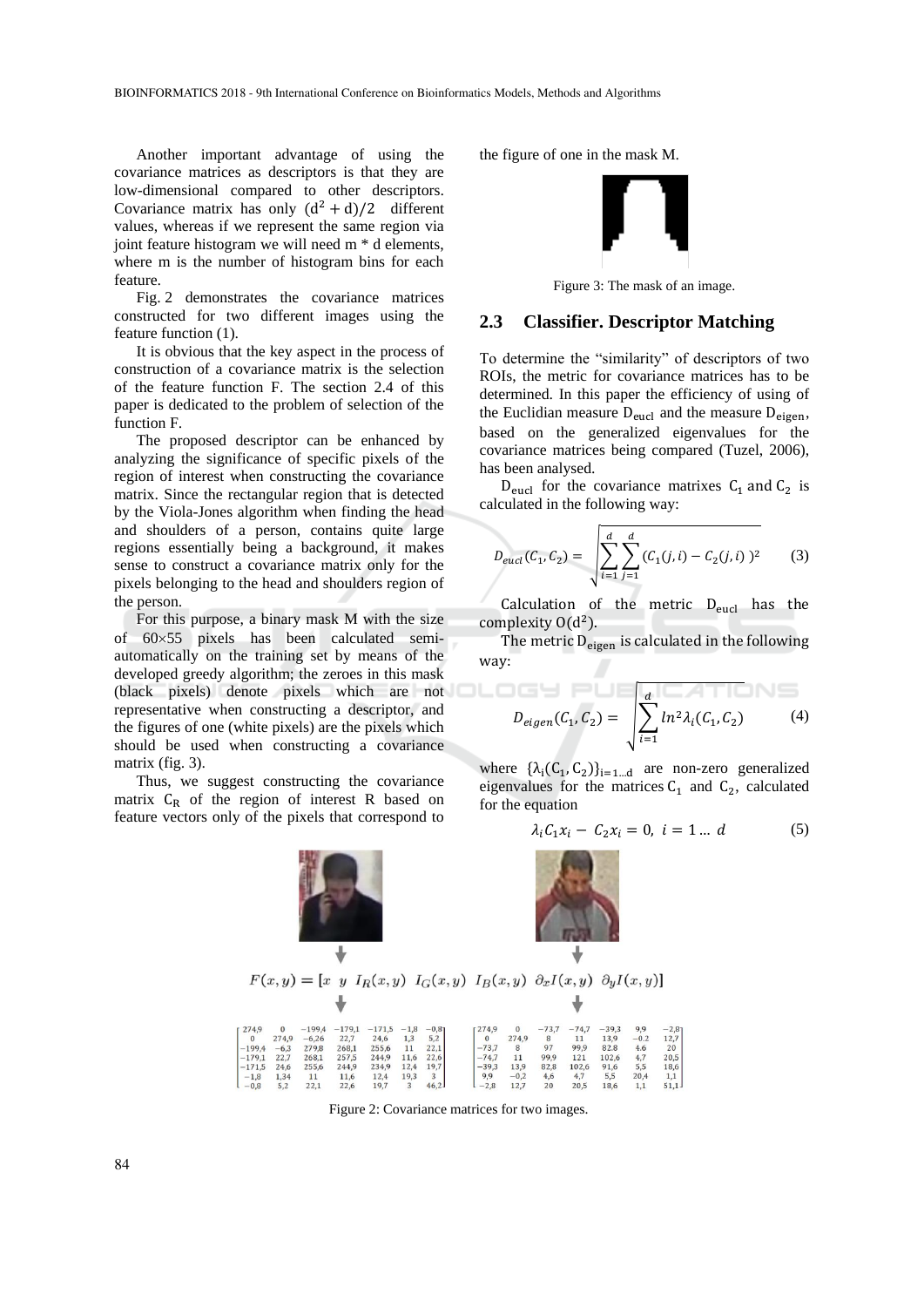It should be noted that non-negativity of the generalized eigenvalues  $\{\lambda_i(C_1, C_2)\}_{i=1...d}$  follows from the fact of covariance matrices being positive-semidefinite matrices.

Calculation of the metric  $D_{eigen}$  has a complexity of  $O(d^3)$ , conditioned by the calculation of generalized eigenvalues.

#### **2.4 Classifier. Selection of the Feature Function**

Since the representativeness of a covariance matrix is directly determined by the selection of a feature function  $F(x, y)$ , a detailed comparison of the efficiency of using of previously proposed feature functions has been carried out, as well as new feature functions have been developed and tested.

As a matter of convenience, the elements of the vector being defined by the feature function F(x, y) have been divided in two subsets:

$$
F(x, y)
$$
  
=  $[a_1(x, y) ... a_t(x, y) b_1(x, y) ... b_p(x, y)]$  (6)  
=  $[A(x, y) B(x, y)]$ 

where  $a_i(x, y)(i = 1...t)$  represent the information on the colour, and  $b_i(x, y)(i = 1 \dots p)$  represent the spatial information, with  $t + p = d$ .

For the colour component A two trivial schemes have been considered that represent the information on the colour of the pixel in RGB and HSV models:

$$
A_{RGB}(x, y) = [x y I_R(x, y) I_G(x, y) I_B(x, y)]
$$
 (7)

$$
A_{HSV} (x, y) = [I_H(x, y) I_S(x, y) I_V(x, y)]
$$
 (8)

However, testing of these schemes showed that they don't perform good enough, and to increase the informativeness of the data on the colour features of the ROI being encoded, a scheme ARGBHistN based on histograms has been developed. To construct the feature vectors of this scheme, the ROI is divided into a grid with 5 rows and 5 columns. Then, for each cell of this grid, for each of the components R, G and B, fuzzy histograms are constructed with N bins, after which the feature vectors themselves are constructed:

$$
A_{RGBHistN}(x, y) =[IR(x, y)IG(x, y)IB(x, y)HR1(x, y) ... HRN(x, y)HG1(x, y) ... HGN(x, y)HB1(x, y) ... HBN(x, y)]
$$
(9)

where  $HR_i(x, y)$ ,  $HG_i(x, y)$  u  $HB_i(x, y)$  are the values of i-th bins of the R, G and B histograms of the grid cell, that contains the pixel  $(x, y)$ .

The idea behind the suggested  $A_{RGBHistN}$  scheme is to encode much more detailed colour information on the ROI, than the basic  $A_{RGB}$  and  $A_{HSV}$  schemes do. Furthermore, this scheme allows encoding the correlation between the cell of the grid and its colour.

Note that the feature vectors for pixels, belonging to the same cell, share the same histogram data, while having their own  $I_R(x, y)$ ,  $I_G(x, y)$ ,  $I_B(x, y)$  values.



Figure 4: The histograms for one of the cells of the ROI for the feature vector  $A_{RGBHist5}$ .

Fig. 4 demonstrates the histograms for one of the cells of the ROI (representing the head and the shoulders of a person wearing green outdoor clothes) constructed for the feature vector  $A_{RGBHist5}$ .

The  $B_{Radial}$ ,  $B_{Coord}$ ,  $B_{Deriv}$  schemes have been considered as a spatial element B of the feature function F, and a new scheme  $B_{RadialGrid}$  has been proposed.

The value of the vector  $B_{\text{Radial}}$  for the pixel represents the distance of this pixel from the center of the ROI:

$$
B_{Radial}(x, y) = \left[\sqrt{(x - x_0)^2 + (y - y_0)^2}\right] (10)
$$

where  $x_0$  and  $y_0$  are the coordinates x and y of the center of ROI.

The scheme  $B_{\text{Coord}}$  encodes the information on the coordinates x and y:

$$
B_{coord}(x, y) = [x y] \tag{11}
$$

The scheme  $B_{Deriv}$ , in addition to the coordinates x and y, also encodes the information on the first derivatives of intensity of the pixels of the ROI at the point  $(x, y)$  along the axes x and y:

$$
B_{Deriv}(x, y) [x y \partial_x(x, y) \partial_y(x, y)] \tag{12}
$$

The developed scheme  $B_{\text{RadialGrid}}$  is intended to encode the correlation between the ROI colour information on the ROI area.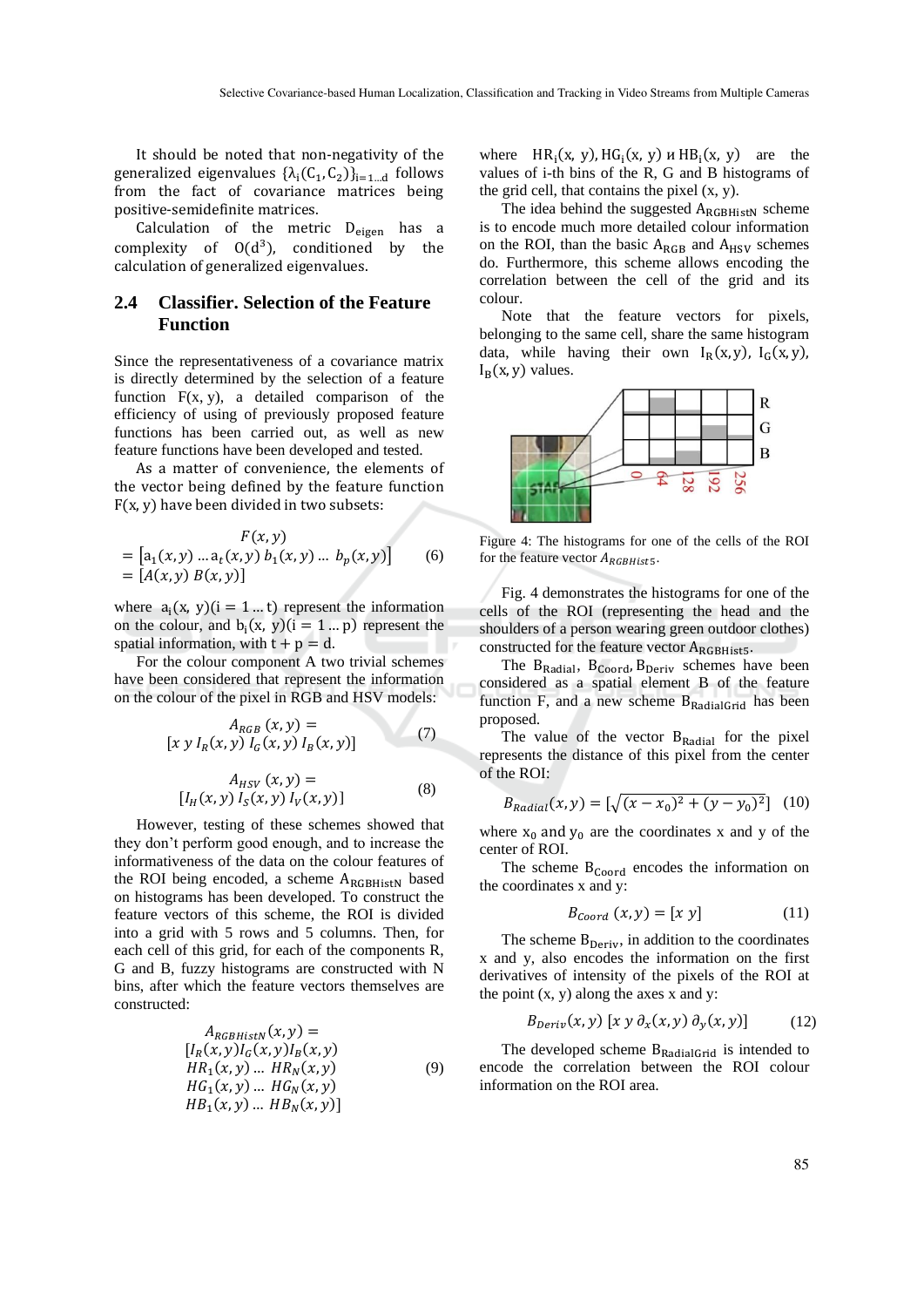For this purpose, the ROI is divided into a grid with 5 rows and 5 columns, and the  $B_{\text{RadialGrid}}$ scheme is defined in the following way:

$$
B_{RadialGrid}(x, y)
$$
  
=  $[\sqrt{(x - x_0)^2 + (y - y_0)^2}$   
 $R_1(x, y) R_2(x, y) R_3(x, y) R_4(x, y) R_5(x, y)$   
 $C_1(x, y) C_2(x, y) C_3(x, y) C_4(x, y) C_5(x, y)]$  (13)

where  $R_i(x, y) = 1$  if the pixel  $(x, y)$  belongs to the ith row, and  $R_i(x, y) = 0$  otherwise; and, in the same manner,  $C_j(x, y) = 1$  if the pixel  $(x, y)$  belongs to the j-th column, and  $C_j(x, y) = 0$  if it does not.

Thus, combining the reviewed colour and spatial schemes, 16 feature functions have been formed for the covariance descriptor of the ROI.

As previously noted, to construct a classifier, a descriptor for the ROI and a descriptor matching method have to be chosen. In this paper the construction of a covariance descriptor has been described in detail, a mask has been proposed, and 16 various feature functions for the covariance descriptor have been developed.

Besides, 2 different metrics for covariance descriptors have been reviewed. By combining feature functions, application or non-application of the mask, as well as the metric used, we will have 64 various classifiers for classification of the head and shoulders regions. The following section contains the experimental comparison of these classifiers, based on which the most efficient classifier for the current problem has been chosen.

### **3 EXPERIMENTAL RESULTS**

To test the developed method of human classification based on the images of the head and the shoulders, a test dataset has been formed containing 413 images of the head and the shoulders of 93 different people (hereinafter referred to as 93 classes) (Taranyan, 2017). This dataset was created on the basis of video tapings obtained by the authors, the PETS 2006 dataset of people images, as well as images from the Internet. The reason we've extended the PETS dataset was to make it more challenging – for example, we have added people images, whose clothes have similar colours, but different patterns. Fig. 5 demonstrates test images of 4 different people.



Figure 5: Examples of 4 different classes of the dataset.

The elements of all 93 classes were compared to each other inside the classes, thereafter all possible pairs of classes were considered, and comparison of the elements among the classes of these pairs was carried out.

The quality of each classifier was measured by selecting a value of the threshold, for which the balanced classification rate (BCR) of that classifier is maximal. BCR is defined as the average of true positive rate and true negative rate. This maximal BCR of the classifier is hereinafter referred to as the quality of the classifier.

At first, we have compared the performance of the classifier with the feature function  $A_{RGB}B_{Radial}$ using D<sub>eigen</sub> metric, using the proposed mask, and without using it. The results showed a significant increase in classification quality when using the proposed mask – the quality of the classifier with the mask was 81.8%, and the quality of the classifier without the mask was 75.0%. All the following tests were carried out using the proposed mask.

Then, we have compared the efficiency of using the metrics  $D_{eucl}$  and  $D_{eigen}$ . The metric  $D_{eucl}$ , while being the faster one, also showed a better classification quality (87.5% compared to the 81.8% shown by  $D_{eigen}$ ). Thus, all the following tests were carried out using the metric  $D_{eucl}$ .

Fig. 6 shows the results of comparison of the 16 classifiers based on feature functions that represent all the possible combinations of four colour schemes A and four spatial schemes B. On the figure the classifiers are grouped by the colour scheme A.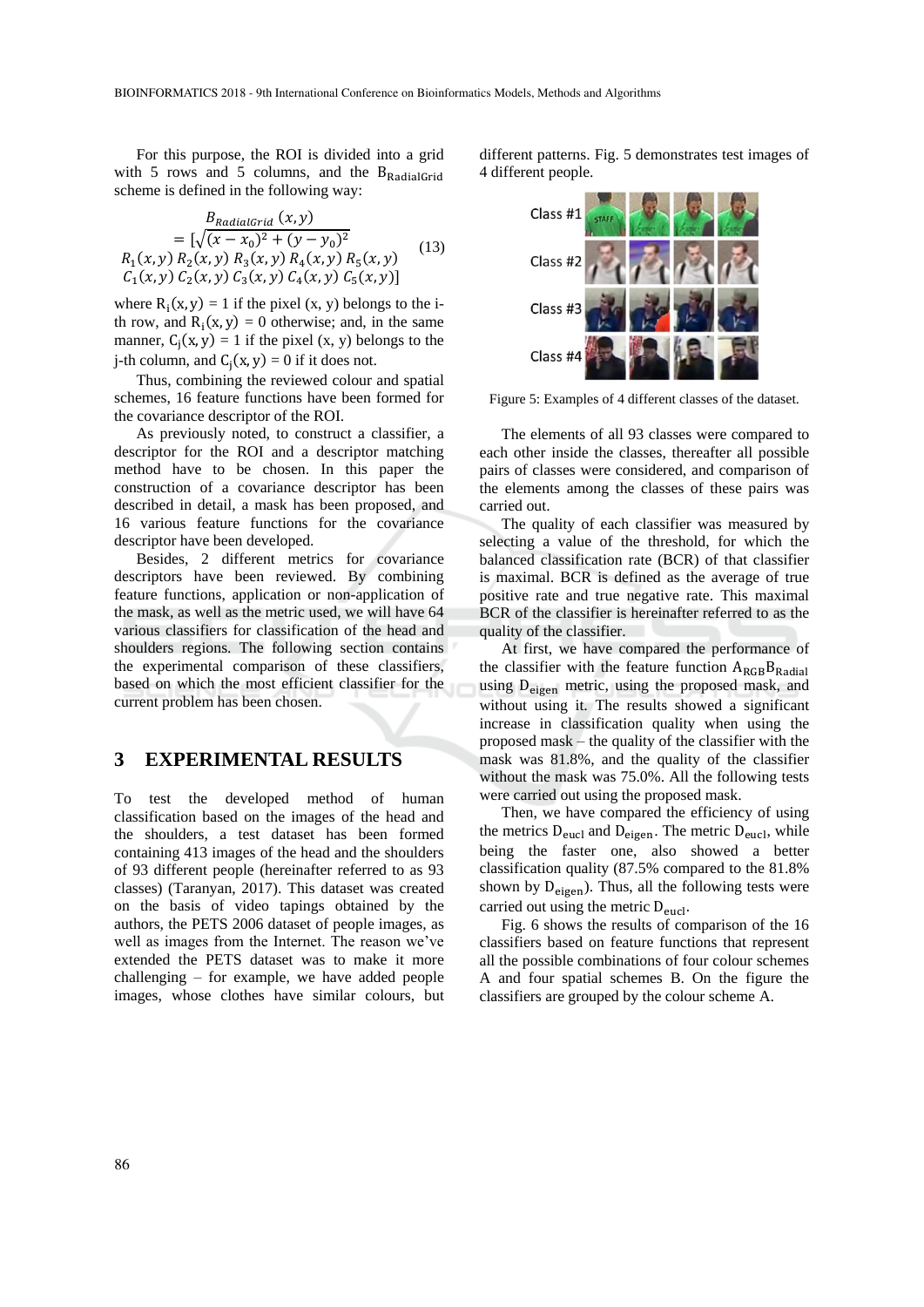

Figure 6: Comparison of quality of the classification for the feature functions being reviewed.

As we can see, the overall performance of the feature functions based on ARGBHist5 and ARGBHist9 colour schemes is significantly better, then the performance of the feature functions based on  $A_{HSV}$ and A<sub>RGB</sub>.

Among the feature functions based on  $A_{RGBHist5}$ and ARGBHist9, the best result was achieved using the proposed feature function  $A_{RGBHist5}B_{RadialGrid}$ , that showed the classification quality of 94.6%. It should be noted that the results showed that it is unreasonable to increase the dimension over 5 in the A<sub>RGBHistN</sub> scheme.

The results of the feature function comparison have shown, that the proposed feature function allowed creating a strong classifier, that not only can distinguish persons wearing clothes of different colours, but also differentiates persons wearing clothes of similar colours but having different patterns.

Table 1: Performance speed of classifiers for feature functions being reviewed (milliseconds per comparison).

| Classifier             | Performance speed      |
|------------------------|------------------------|
| <b>H</b> syDerivatives | $1.5 \text{ ms}$ /comp |
| <b>RgbRadialGrid</b>   | $1.4 \text{ ms}$ /comp |
| RgbHist5RadialGrid     | $4.1$ ms/comp          |
| RgbHist9RadialGrid     | 8 ms/comp              |

In the Table 1 the comparison of the performance speeds of the classifiers is presented (benchmarked on Intel Core i5-6500 running at 3.2GHz). The classifier based on  $A_{RGBHist5}B_{RadialGrid}$ , although not being the fastest one, still shows a decent speed, allowing to perform up to 250 ROI pair comparisons per second, where each comparison includes covariance matrices construction for each ROI of the pair and the comparison of the covariance matrices.

Based on the classification quality and the performance speed, we think that the classifier, based on the ARGBHist5BRadialGrid scheme and Euclidean metric, is optimal for human head and shoulders region classification. The complexity of this classifier is  $O(nd^2)$  for covariance matrix construction and  $O(d^3)$  for covariance matrix comparison, where n is the number of pixels in ROI, and m is the number of features in the  $A_{RGBHist5}B_{RadialGrid}$  feature function.

# **4 CONCLUSIONS**

In the paper the task of human tracking, localization and classification in video streams from multiple cameras has been reviewed. Solution of this task is crucial for development of video surveillance and security systems, smart environments, robots and systems with human-computer interaction. We have proposed a method of human localization, classification and tracking in video streams from multiple cameras, which incorporates a selective mask and is based on covariance descriptors. The proposed method increased the human classification efficiency from 75% to 94.6%, which is a quite good result taking into account the complexity of the used dataset. The key feature of the proposed method is the possibility to classify people based on the covariance descriptor omitting the training stage.

We have proposed and evaluated two novel ideas for feature function selection for covariance matrices:

•Splitting the ROI into grid, construction of histograms for grid cells and assignment of the